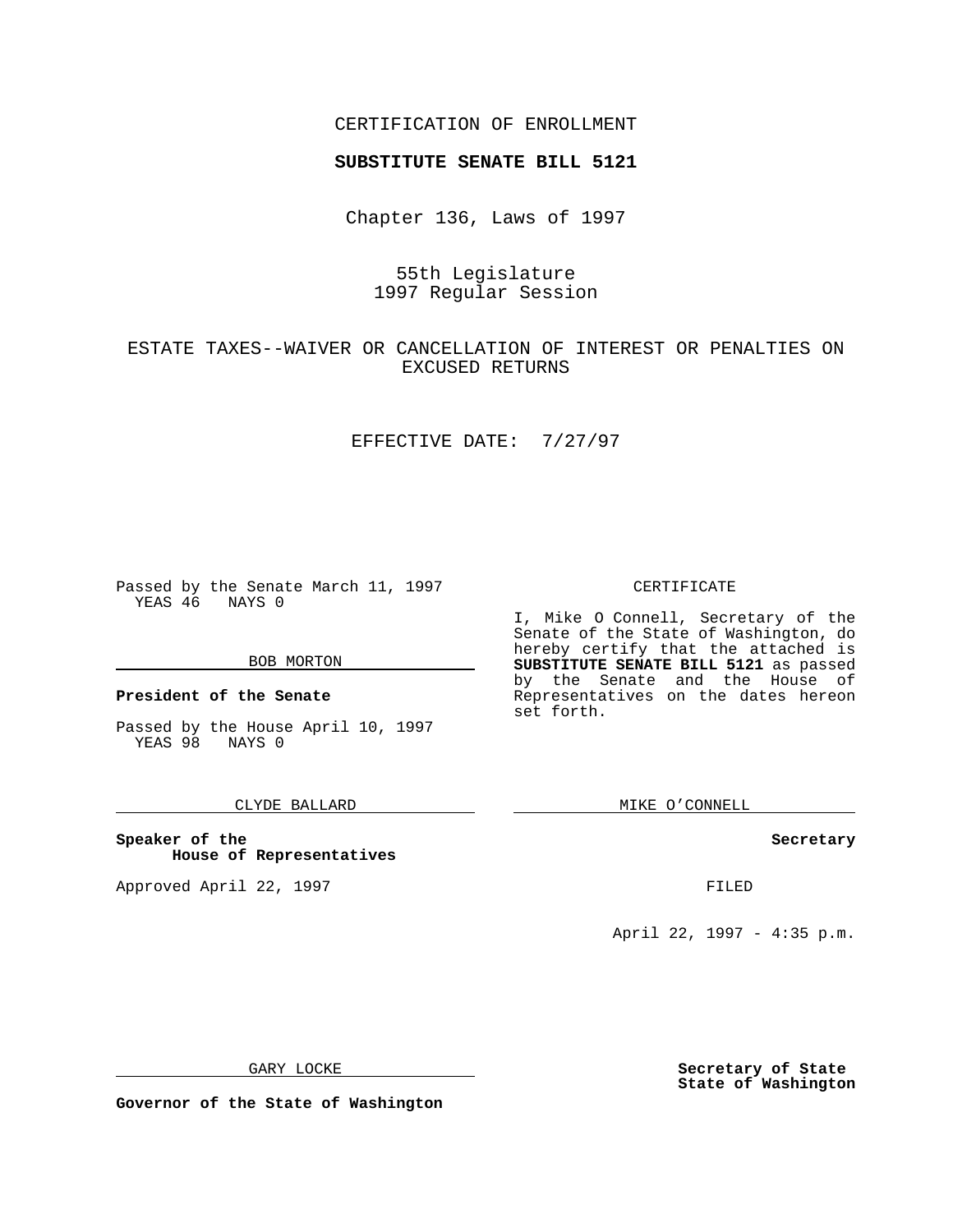## **SUBSTITUTE SENATE BILL 5121** \_\_\_\_\_\_\_\_\_\_\_\_\_\_\_\_\_\_\_\_\_\_\_\_\_\_\_\_\_\_\_\_\_\_\_\_\_\_\_\_\_\_\_\_\_\_\_

\_\_\_\_\_\_\_\_\_\_\_\_\_\_\_\_\_\_\_\_\_\_\_\_\_\_\_\_\_\_\_\_\_\_\_\_\_\_\_\_\_\_\_\_\_\_\_

Passed Legislature - 1997 Regular Session

### **State of Washington 55th Legislature 1997 Regular Session**

**By** Senate Committee on Ways & Means (originally sponsored by Senators Johnson, Newhouse and Winsley)

Read first time 03/03/97.

 AN ACT Relating to the waiver or cancellation of interest or penalties for certain estate tax returns; and amending RCW 83.100.070.

BE IT ENACTED BY THE LEGISLATURE OF THE STATE OF WASHINGTON:

 **Sec. 1.** RCW 83.100.070 and 1996 c 149 s 13 are each amended to read as follows:

 (1) Any tax due under this chapter which is not paid by the due date under RCW 83.100.060(1) shall bear interest at the rate of twelve percent per annum from the date the tax is due until the date of payment.

 (2) Interest imposed under this section for periods after January 1, 1997, shall be computed at the rate as computed under RCW 82.32.050(2). The rate so computed shall be adjusted on the first day of January of each year.

 (3) If the Washington return is not filed when due under RCW 83.100.050, then the person required to file the federal return shall pay, in addition to interest, a penalty equal to five percent of the tax due for each month after the date the return is due until filed. 18 No penalty may exceed twenty-five percent of the tax due. If the department finds that a return due under this chapter has not been